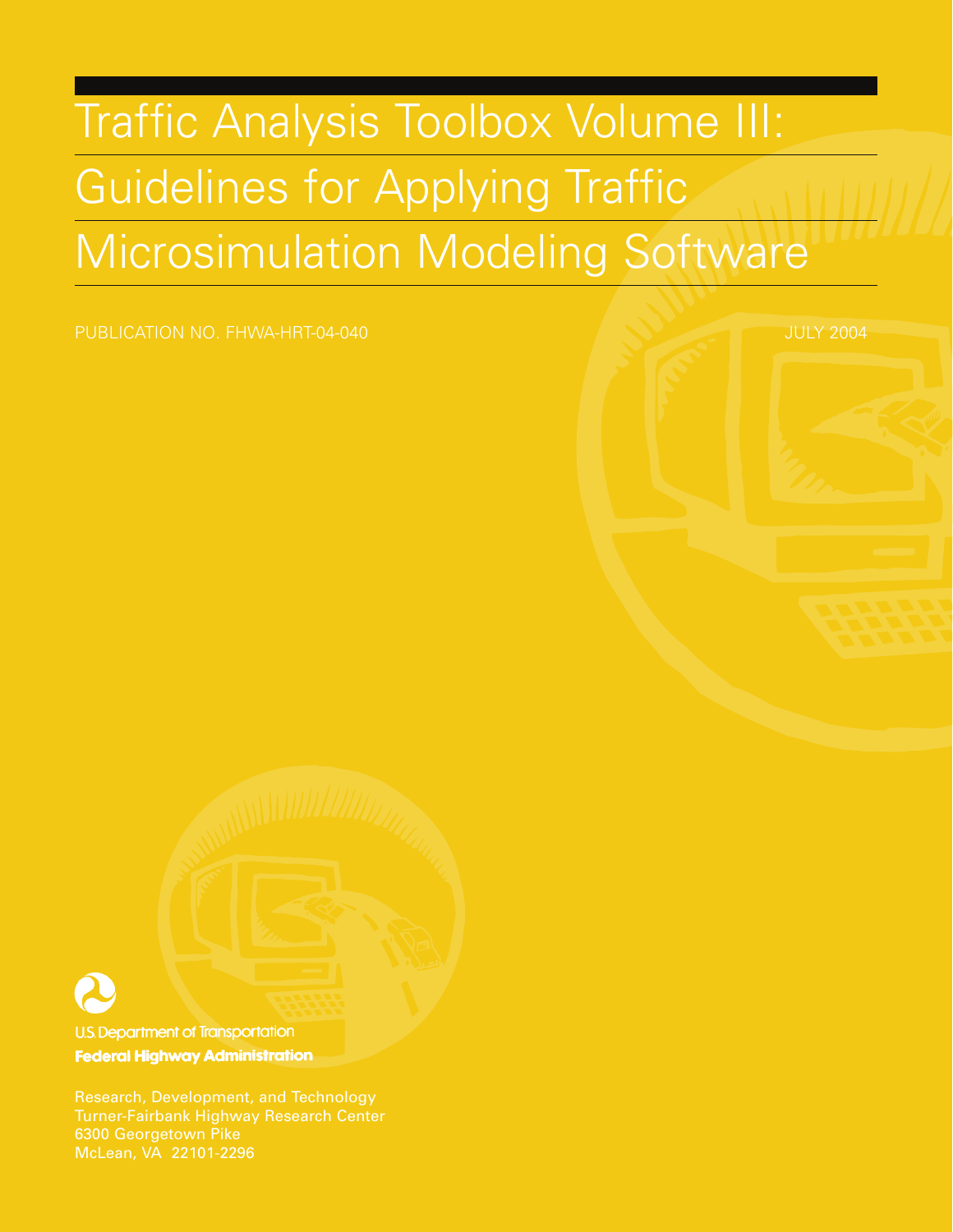## **Appendix C: Estimation of the Simulation Initialization Period**

Simulation model runs usually start with zero vehicles on the network. If the simulation output is being compared to field measurements (as in calibration), then the artificial period where the simulation model starts out with zero vehicles (the warmup period) must be excluded from the reported statistics for system performance. Some software programs will do this automatically. For others, the warmup period must be computed offline by the analyst. This section explains how to identify the warmup period.

The number of vehicles present at any one time on the network is used to determine whether the model has reached equilibrium and, therefore, can start tallying performance statistics for the network. Once the number of vehicles present on the network ceases to increase by a minimum specified amount, then the warmup period is deemed to have been concluded (see figure 15).

If the number of vehicles and the mean speed do not level off within the first 15 min, it could be that the demand coded by the analyst for the system is greater than the system capacity. In this case, congestion will never level off. This will result in less accurate congestion statistics since the system never clears the congestion. The analyst should consider extending the starting and end times of the simulation to incorporate lower demand periods before and after the peak period.

If it is not feasible to extend the simulation period to uncongested time periods, the analyst should choose a warmup period that is equal to at least twice the estimated travel time at free-flow conditions to traverse the length of the network. For example, if the freeway being modeled is 8.1 km (5 mi) long, it takes roughly 5 min to traverse its length at the free-flow speed, so the warmup period is set at 10 min.

Note that in this example, the number of vehicles in the system is generally steadily increasing. The system never reaches equilibrium. Initialization is achieved when the number of vehicles entering the system is approximately equal to the number leaving the system (even though this slight decline is later superceded by greater increases). The generally increasing trend in the number of vehicles present in the system suggests that the simulation period should be extended earlier and later to incorporate lower demand periods at the beginning and the end of the peak period.